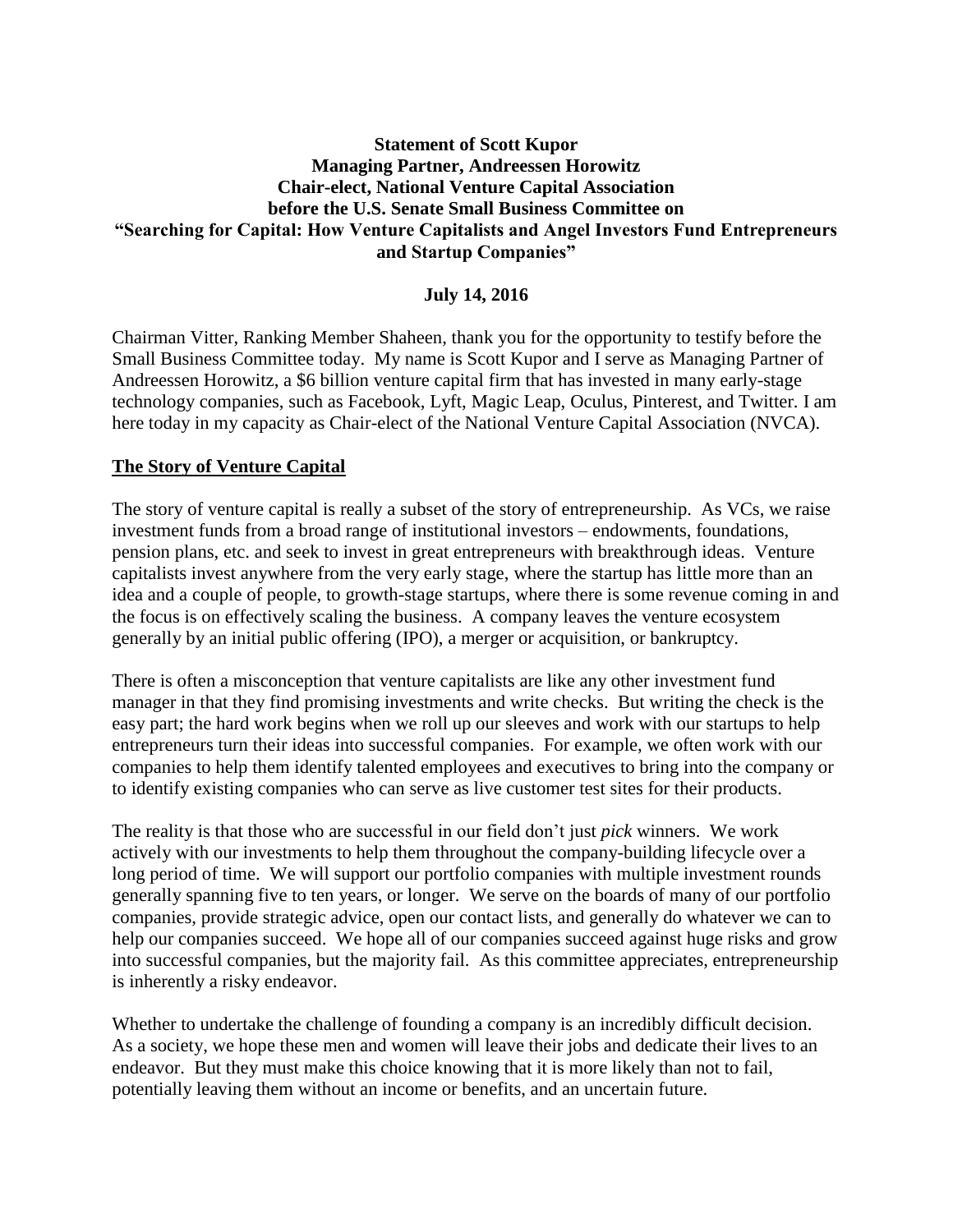Much of the success of a country's entrepreneurial ecosystem is determined by an appetite for risk, which is largely a combination of the policy environment and cultural norms. It must be acceptable both financially and culturally to try and fail. And the rewards for success must be significant enough to make taking such huge risks worthwhile, particularly in light of the high failure rates of startup-up companies.

# **Benefits of Venture Capital**

Through public policy and cultural norms, the United States has fostered a strong appetite for risk, and the benefits have been tremendous. According to a 2015 study by Ilya Strebulaev of Stanford University and Will Gornall of the University of British Columbia, 42 percent of all U.S. company initial public offerings (IPOs) since 1974 were venture-backed.<sup>1</sup> Collectively, those venture-backed companies have invested \$115 billion in research and development (R&D), accounting for 85 percent of all R&D spending, and created \$4.3 trillion dollars in market capitalization, 63 percent of the total market capitalization of public companies formed since 1974. Specific to the impact on the American workforce, a 2010 study from the Kauffman Foundation found that young startups, most venture-backed, were responsible for almost all the 25 million net jobs created since 1977.<sup>2</sup>

It is quite clear that the American economy is dependent on the economic activity that comes from young firms scaling into successful companies. The rapid hiring, the innovative product, the increasing sales and distribution needs, and the downstream effects all serve to push the U.S. economy forward. The American economy needs more of this activity to help deal with many of the challenges we see today.

## **Challenges to American Leadership**

As recently as 1990, more than 90 percent of global venture capital was invested in American entrepreneurs.<sup>3</sup> The story of modern venture capital began in America and, as a country, the U.S. was the predominant funder of most startup ventures. But other countries see the benefits to the American economy that innovative entrepreneurship has brought. These countries are now racing to compete with us and are using a number of different policy mechanisms to do so.

The share of global venture capital invested in the U.S. has fallen from 90 percent to 54 percent in only 20 years. 4 China has attracted nearly \$20 billion in investment this year and is now the second largest destination in the world for venture capital. The European Union received \$12.8

<sup>2</sup> "The Importance of Startups in Job Creation and Job Destruction," Kauffman Foundation Research Series: Firm Foundation and Economic Growth," (July 2010), *available at* 

 $\overline{\phantom{a}}$ <sup>1</sup> "The Economic Impact of Venture Capital: Evidence from Public Companies," Stanford University Graduate School of Business Research Paper No. 15-55, *available at*  [http://papers.ssrn.com/sol3/papers.cfm?abstract\\_id=2681841](http://papers.ssrn.com/sol3/papers.cfm?abstract_id=2681841)*.* 

[http://www.kauffman.org/~/media/kauffman\\_org/research%20reports%20and%20covers/2010/07/firm\\_formation\\_i](http://www.kauffman.org/~/media/kauffman_org/research%20reports%20and%20covers/2010/07/firm_formation_importance_of_startups.pdf) [mportance\\_of\\_startups.pdf.](http://www.kauffman.org/~/media/kauffman_org/research%20reports%20and%20covers/2010/07/firm_formation_importance_of_startups.pdf)

<sup>3</sup> Data compiled jointly by Thompson Reuters and the National Venture Capital Association.

 $4$   $\underline{\text{Id}}$ .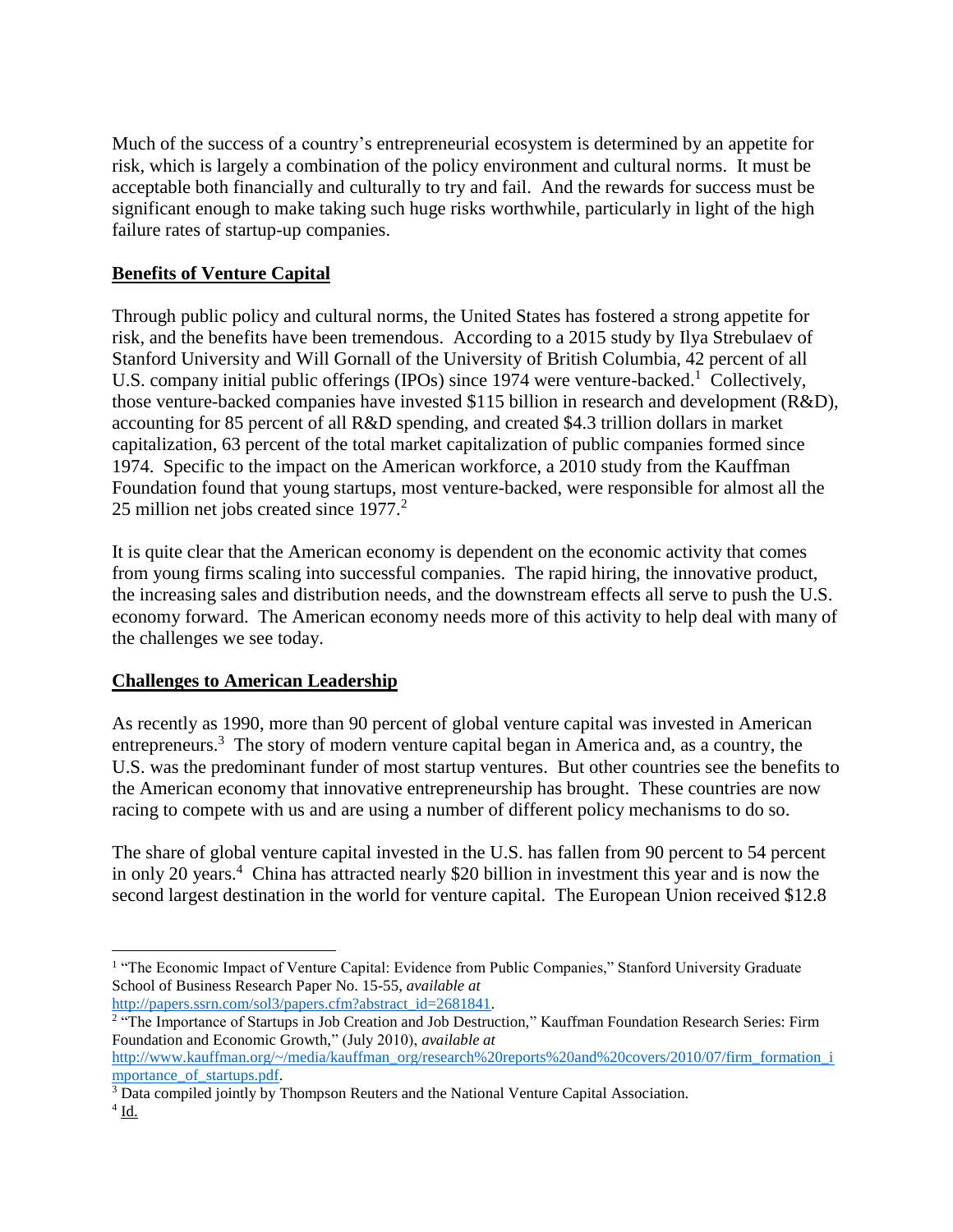billion in venture capital investment. And in three of the last four years, at least half of the top ten largest venture investments in the world have occurred outside the U.S.

To be clear, global competitiveness in entrepreneurship is not something to be afraid of or shy away from. This innovation arms race is a virtuous competition where the byproducts are new technologies that improve the way we live, new jobs and economic opportunities, greater productivity to offset the aging workforce challenges facing most industrialized nations, and greater growth for all competitors. But we must recognize that this competition is happening and engage before we cede too much ground.

While these countries have aggressively changed their policies to encourage entrepreneurship and attract venture investment, America has become complacent. If I could leave Congress with one message it would be this: please understand that innovative entrepreneurship is now a global game. It is time to prioritize policies that support the American entrepreneurial ecosystem.

### **Proposals to Maintain American Leadership**

As our country fights to maintain its preeminence in entrepreneurship, I would like to offer several areas on which Congress could focus to support the American entrepreneurial ecosystem.

First, we need a tax policy that encourages new company formation. All across the world, countries are using tax policy to compete for venture capital investment. To provide a few examples, just this spring Australia passed a suite of significant tax incentives for venture capital investment. Great Britain created the seed enterprise investment scheme in 2012. Both of these laws provide both income and capital gains tax relief for startup investment. Canada has a refundable R&D credit which provides critical capital to early stage startups. Meanwhile, here in America one common theme shared by Democratic and Republican tax reform plans is that both ignore new company creation as a priority.

I strongly suggest that Congress protect what's working in the tax code for the ecosystem: that is a policy which has encouraged patient investment and rewarded risk, and make improvements where tax rules hurt or ignore startups. Too often beneficial tax policy ignores startups as is largely the case with our R&D credit, or tax rules are written to crack down on some unrelated evil but which end up hurting startups. An excellent example of this are the Section 382 Net Operating Loss rules which were created so large companies could not buy dying firms in order to use the losses to shield their income from tax, but which can now hurt startups being acquired or sometimes even come into play in fundraising rounds. It is a strange irony that a law passed to prevent tax arbitrage by large corporations taking advantage of dying firms now impacts young startups trying to grow.

I was encouraged by the tax bill that passed in December which made permanent needed improvements to the tax incentive for investment in certain early stage companies and for the first time allowed a small subset of startups to offset payroll taxes with their accumulated R&D credits. This was a good start and I encourage Congress to build on this momentum and think more boldly about how to create a tax code that understands innovative entrepreneurship.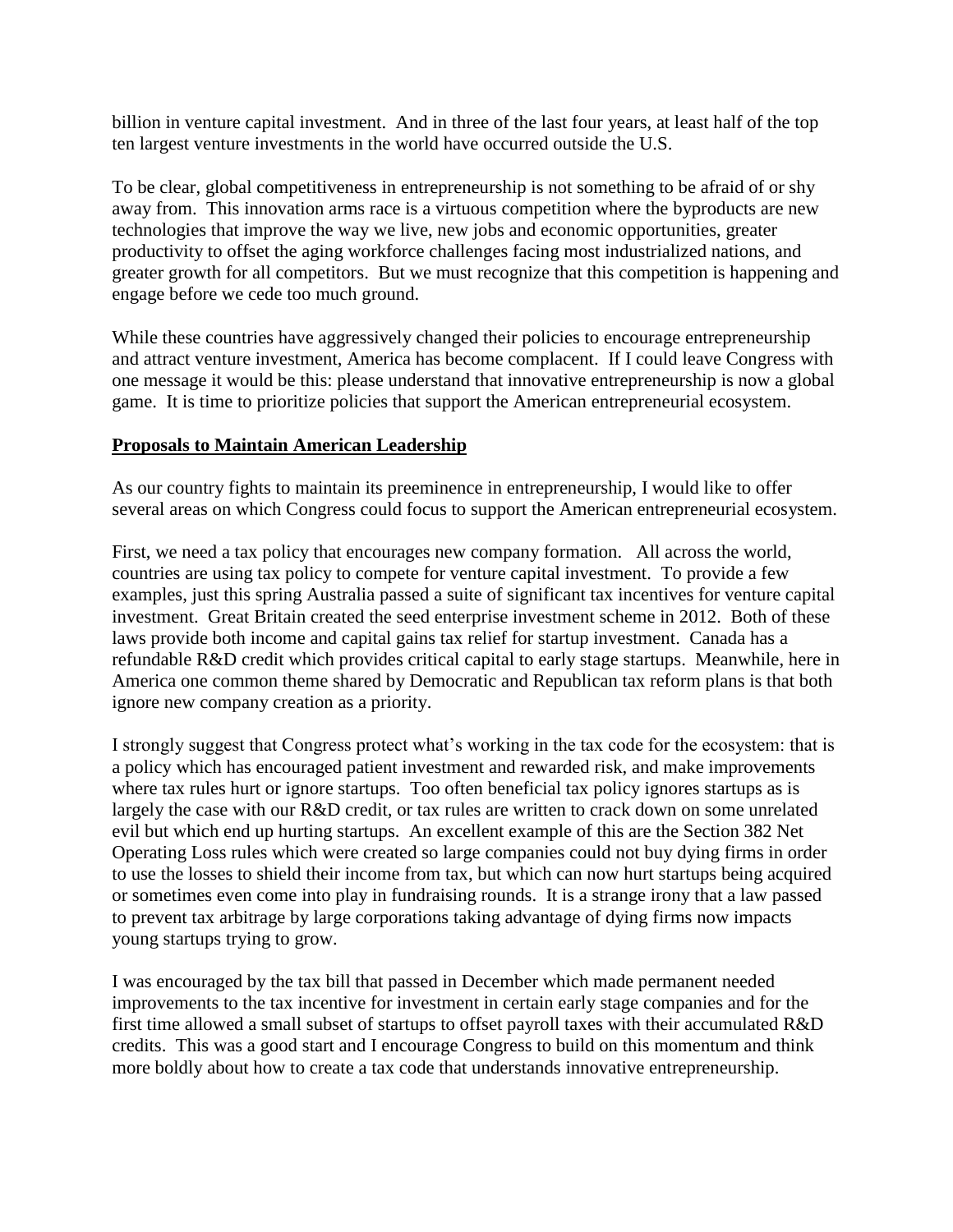Second, we need to re-energize the IPO market. The sad reality is that today's public markets are no longer welcoming to innovative small-capitalization companies. It used to be that companies would IPO to access the capital needed to help scale their businesses. It is now more often the case that a company only has a chance to go public once they have found that capital to scale somewhere else.

There are myriad reasons why companies are waiting longer and going public less frequently than before, but the reality is that in the United States we are averaging less than half the number of IPOs per year since 2000 than we did in the previous several decades. Meanwhile, in the first half of 2016, roughly half of the world's 437 IPOs took place in the Asia Pacific region and China is turning out twice as many IPOs as anywhere else on the planet.<sup>5</sup> A consequence is that we now have half the number of public companies than we did twenty years ago.<sup>6</sup> This troubling trend has a significant impact on the U.S. job market as well. A 2011 report by the IPO Task Force on the status of the U.S. IPO market cited research that found "up to 22 million jobs may have been lost because of our broken IPO market."<sup>7</sup>

Some market observers blame the regulatory environment and many blame different market structure issues. But one thing we should all be able to agree on is prioritizing efforts to make the U.S. capital markets more hospitable to innovative startups. The JOBS Act was an excellent start and one of the most pro-startup pieces of legislation passed in years. I encourage Congress to build on this success and continue efforts to reopen the public markets to innovative startups. The JOBS Act did a great job of making the process of going public easier, but it did not solve many of the capital markets structure issues that make it difficult particularly for small cap companies to trade in the public markets.

Third, we need to encourage more talented individuals to found their own companies or work in startups. A recent Silicon Valley Bank survey found that access to talent is the top policy issue facing startups. An emphasis on STEM education and training will pay positive dividends over the long run. In addition, I have seen several proposals to allow individuals to defer student loans while trying their hand at entrepreneurship. This strikes me as an excellent idea.

We also need an immigration policy that encourages immigrant entrepreneurs to work at and start new companies here in the United States, not overseas. Talented entrepreneurs and early employees are critical to the success of startups. In fact, many venture capitalists worry less about the proposed product and invest based upon their view of the quality of the team. There is a global search for talent and the United States is holding itself back by not moving on immigration reform. In our own portfolio, for example, the CEO and founder of one of our companies fled communist Romania by literally swimming across the Danube River. He landed in the U.S. in NYC and employed himself as a taxi driver for several years before starting his

 $\overline{a}$ 5 "Tons of Companies Are Going Public (Just Not in the U.S.), Forbes (July 2016), *available at*  [http://www.forbes.com/sites/laurengensler/2016/07/06/tons-of-companies-are-going-public-just-not-in-the-u](http://www.forbes.com/sites/laurengensler/2016/07/06/tons-of-companies-are-going-public-just-not-in-the-u-s/#66eb1faa77db)[s/#66eb1faa77db.](http://www.forbes.com/sites/laurengensler/2016/07/06/tons-of-companies-are-going-public-just-not-in-the-u-s/#66eb1faa77db) 

<sup>&</sup>lt;sup>6</sup> "The U.S. Listing Gap," Craig Doidge, G. Andrew Karolyi, Rene M. Stulz, NBER Working Paper No. 21181 (May 2015), *available at* [http://www.nber.org/papers/w21181.](http://www.nber.org/papers/w21181)

<sup>&</sup>lt;sup>7</sup> "Rebuilding the IPO On-Ramp: Putting Emerging Companies and the Job Market Back on the Road to Growth," IPO Task Force (October 2011), *available at* [https://www.sec.gov/info/smallbus/acsec/rebuilding\\_the\\_ipo\\_on](https://www.sec.gov/info/smallbus/acsec/rebuilding_the_ipo_on-ramp.pdf)[ramp.pdf.](https://www.sec.gov/info/smallbus/acsec/rebuilding_the_ipo_on-ramp.pdf)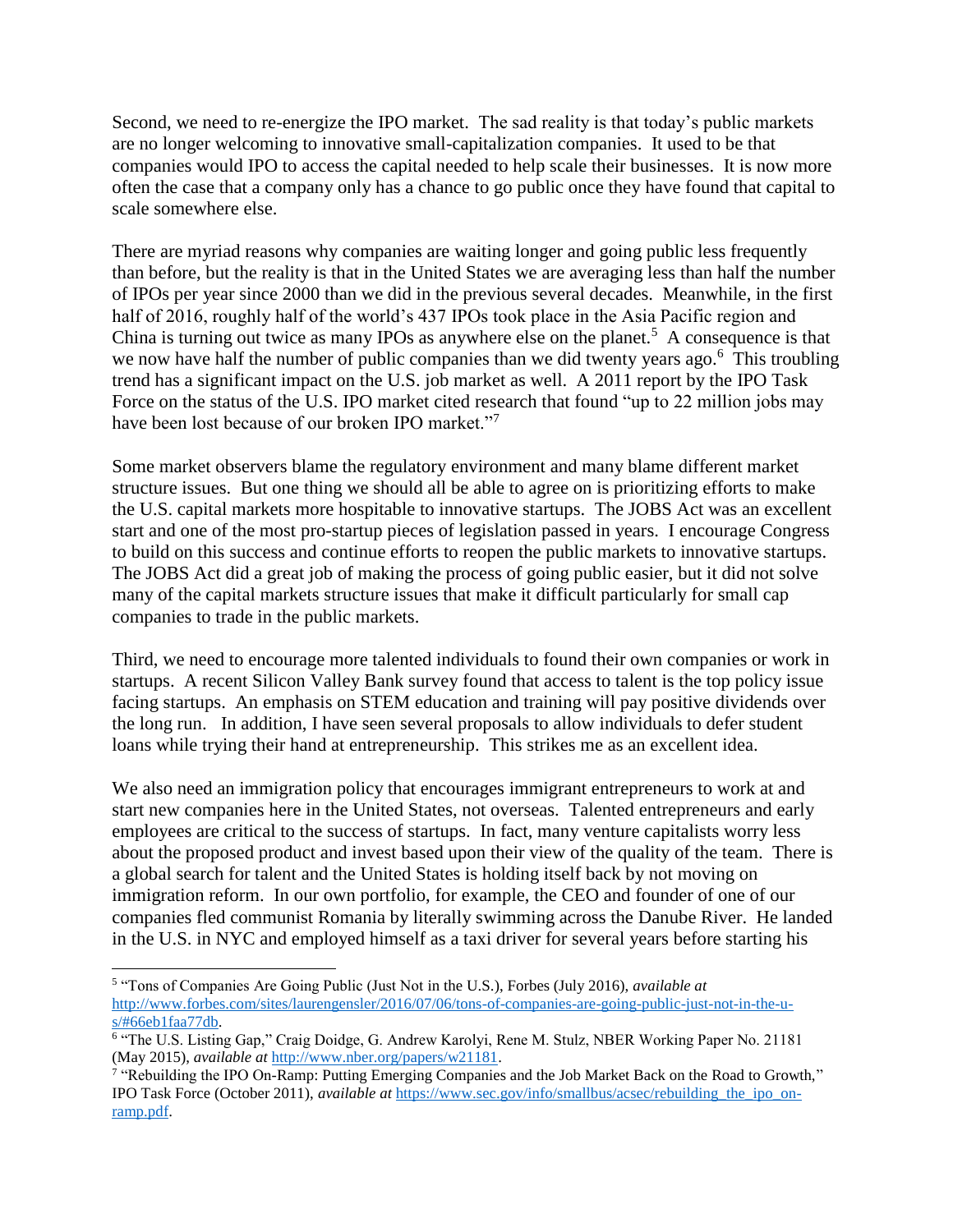first software company that was ultimately sold to SAP. He then moved out to the Bay Area where we had the opportunity to fund his most recent endeavor.

One particularly helpful reform is the Startup Visa that is included in the *Startup Act* (S. 181) by Senators Moran and Warner. This proposal would create a new visa category for 75,000 qualified entrepreneurs who create a new business, employ at least 2 full-time employees, and invest or raise at least \$100,000 in the business. Another great idea would be to provide legal status to immigrants who graduate with advance degrees from American universities. Allowing these talented immigrants to help entrepreneurs build the next generation of American companies is a win for everybody.

Fourth, we must do our best to modernize our rules and regulations to the realities of the modern entrepreneurial economy, and perhaps even more important, avoid regulatory burdens that will stifle innovation. While at the local level, the recent saga that forced Uber and Lyft out of the city of Austin, Texas is instructive. Both ride sharing companies were delivering tremendous value to Austin residents, but challenges in the regulatory environment forced both companies to cease operating in the city. There is so much promise in the ability of technology to deliver society shaping change, but these efforts are fragile and can be significantly impacted unless the private sector and the regulatory agencies work effectively together. At the federal level, I encourage you to be particularly mindful about how mandates affect small, disruptive industries. Large incumbents are skilled at navigating the morass of federal rules, but onerous requirements can be the death knell for otherwise nimble startups.

I commend Congress for its willingness to hold hearings and commit to better understand the ondemand economy. This approach will lead to better public policy outcomes over the long run.

Fifth, we need a government procurement policy that allows our country to benefit from the wonderful innovation taking place in the entrepreneurial ecosystem. Despite the fact that many young startups are developing technologies that can be useful for the federal government, it can be difficult for these companies to efficiently navigate the federal procurement process. Changing this reality would benefit our nation's warfighter, the taxpayer, and the entrepreneurial ecosystem. I have been impressed with Defense Secretary Carter's efforts to bridge this divide, including opening the Defense Innovation Unit Experimental (DIUX) in Silicon Valley. I hope Congress will support these efforts and encourage greater engagement.

One particular area where the government and Silicon Valley could more effectively partner is cybersecurity. Every week we seem to be hearing of a new attack that compromises massive amounts of sensitive information. Fortunately, venture capitalists are working to build incredible new companies to combat this threat. Since 2010, 351 cybersecurity companies received approximately \$9 billion in venture funding. Venture investment in cybersecurity companies hit a six-year high in 2015 when venture investors deployed \$3 billion to 144 companies. Easing procurement burdens for startups so the government can gain access to the best cybersecurity tools the world has to offer would be of significant value to our nation's security.

Sixth, and finally, we need to reemphasize our commitment to funding basic research and technology commercialization programs. From the computer revolution to biotechnology and